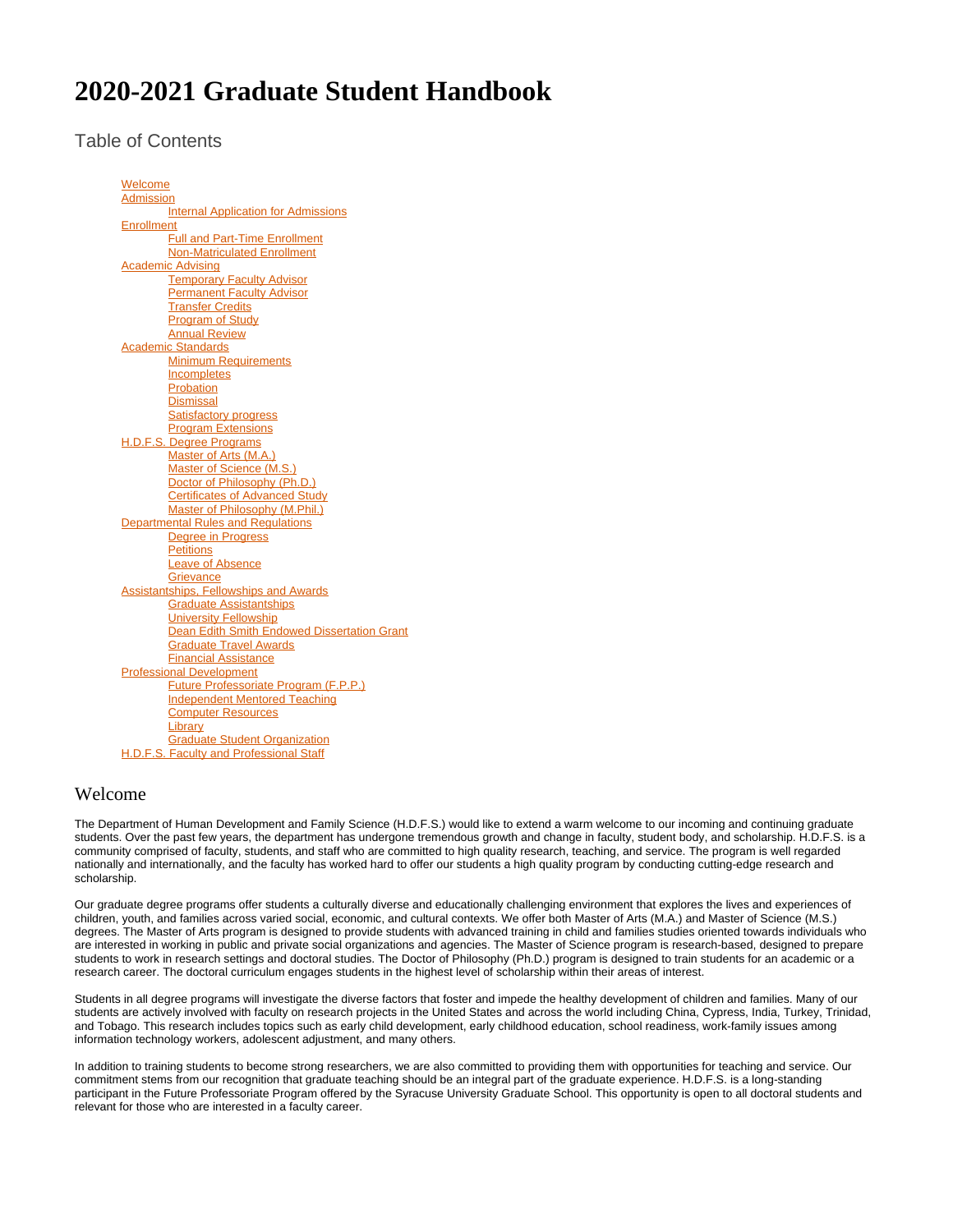Syracuse University is replete with opportunities for academic advancement. Students should take advantage of the wide range of courses offered in related disciplines to advance their theoretical, substantive, and research skills. The interdisciplinary focus of the David B. Falk College of Sport and Human Dynamics also provides opportunities for students to participate in a variety of scholarly endeavors. It is our hope that you will take full advantage of the many opportunities available to you.

Once again, it is a great pleasure to welcome you to the department and hope that your academic experience will be enriching and fruitful. Best wishes on the upcoming academic year!

This handbook describes the tasks and deadlines that are necessary for you to earn your graduate degree. The information noted in this version of the H.D. F.S. Graduate Handbook applies to all students admitted fall 2020. Students are held to the program requirements for the year in which they matriculate. All graduate students should refer to the handbook for answers to questions regarding graduate policies and procedures. Throughout this handbook, there will be areas that direct you to various webpages within the Syracuse University website. You should always refer to the Syracuse University Website for current information regarding all areas addressed in this handbook, as websites, webpages, and links may change.

# <span id="page-1-0"></span>Admission

Applications for Human Development and Family Science (H.D.F.S.) graduate programs are typically accepted for the fall semester only. All prospective graduate students are advised to become familiar with and follow the [Graduate School](https://www.syracuse.edu/admissions/graduate/) admission procedures as outlined by visiting the Graduate School [website](https://www.syracuse.edu/admissions/graduate/). International students should also visit the Graduate School website which provides additional information and instructions regarding admissions procedures. All applicants must submit an:

- Application
- Non-refundable application fee
- Official transcripts of earlier academic degrees
- $\bullet$ GRE scores (may be waived for M.A./M.S.)
- TOEFL and financial statement (if applicable)
- Three letters of recommendation (preferably from faculty members)
- Personal statement reflective of career goals and objectives (including research and teaching interests).

Students seeking admission to the Department of Human Development and Family Science must meet the general admissions requirements of the Graduate School. While no single factor determines entry to the program, competitive applicants typically have a minimum of:

- GPA of 3.00 or higher (undergraduate and/or master's degree)
- GRE score of 144 Quantitative score, 153 Verbal score (exam taken on or after August 1st, 2011). Please note, the GRE exam must be taken within the last five years)
- TOEFL scores of 577 (paper test) and 90 for the Internet based (IBT) test (For international students whose primary language is not English)

Admission decisions are made by the H.D.F.S. faculty and are based on the student's academic background (i.e., GPA, GRE scores), experience (e.g., research activity, related work experience), letters of recommendation, and areas of interests. It is not uncommon for successful applicants to have well beyond the minimum requirements.

# <span id="page-1-1"></span>**Internal Application for Admissions**

Current Syracuse University graduate students who wish to apply to a Human Development and Family Science (H.D.F.S.) graduate degree program are eligible to apply through the internal admission process. This includes graduate students who:

- Are currently enrolled in another graduate program
- Have completed a graduate program and would like to apply the following fall semester
- Have completed a H.D.F.S. Master's degree and would like to apply to the doctoral program

Graduate students who are in one of the above categories should [complete the Application](https://psdocs.syr.edu/sudocs/gradadm/graduate-enrollment-internal-admission-application.pdf) along with obtaining the necessary signatures. Applicants must also provide all official degree transcript/s, a statement of research interests, and three letters of recommendation. Forms must be completed and turned into the department administrative assistant. Internal applicants are subject to the same admission requirements as those applying from outside the university.

**Note:** Students who received a graduate degree from Syracuse University more than 12 months prior to their application to the Human Development and Family Science graduate program should go to the **Syracuse University Admissions webpage** for instructions.

# <span id="page-1-2"></span>Enrollment

# <span id="page-1-3"></span>**Full and Part-Time Enrollment**

Students may pursue their graduate degree on a full or part-time basis. Students must enroll in a minimum of nine credit hours a semester for full-time status. Students enrolled in six credit hours or less a semester are considered part- time.

### <span id="page-1-4"></span>**Non-Matriculated Enrollment**

Individuals who are not formally admitted into a Human Development and Family Science (H.D.F.S.) graduate degree program, but wish to enroll in H.D.F. S. courses may do so as a non-matriculated student. Non-matriculated students may take up to a maximum of nine credit hours of coursework, beyond which they must apply to be formally admitted into a graduate degree program. Students who have completed coursework on a non-matriculated basis, prior to their admission into the graduate program, may petition to have the courses applied towards their degree requirements.

# <span id="page-1-6"></span><span id="page-1-5"></span>Academic Advising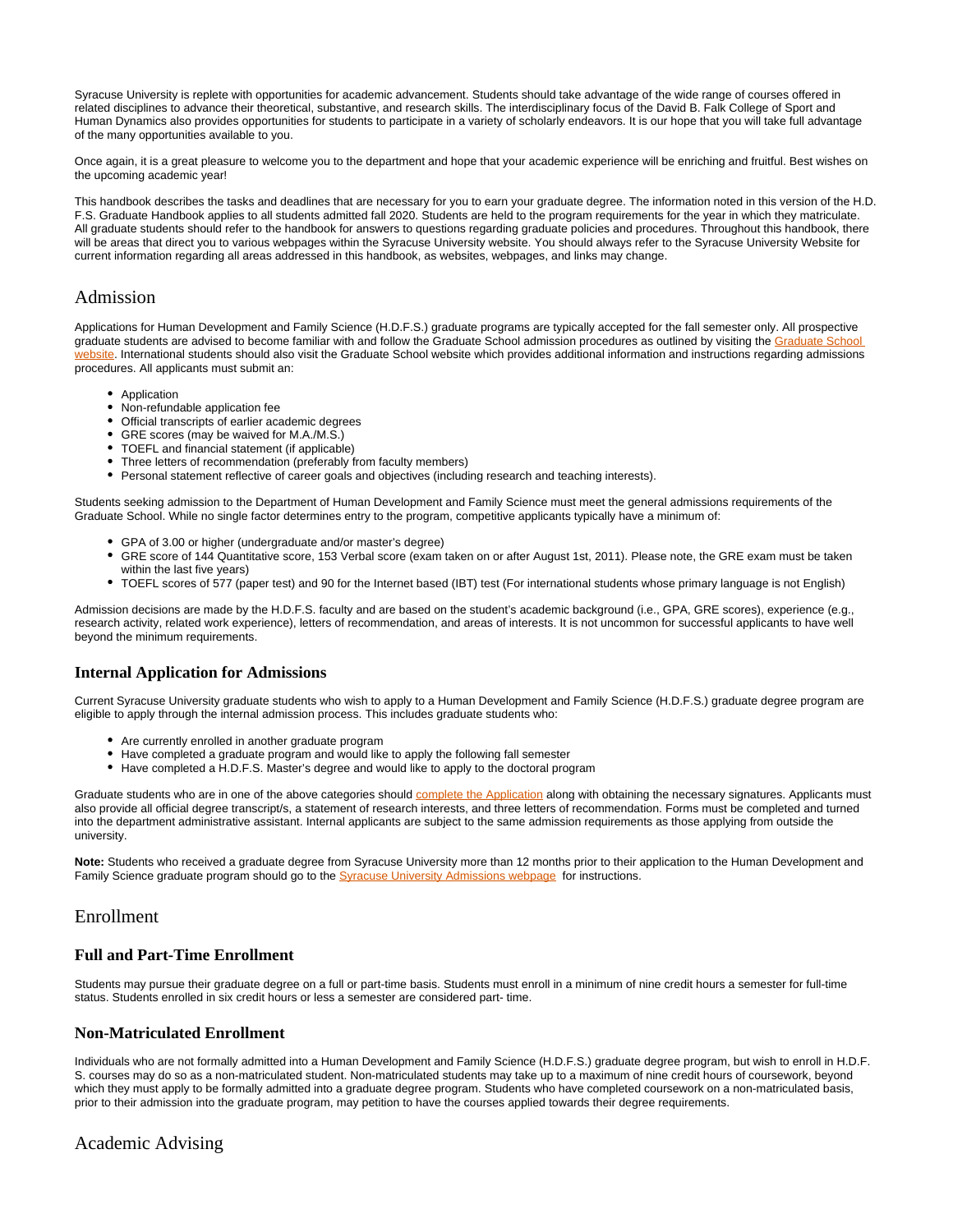# **Temporary Faculty Advisor**

To aid new students in their transition into the program, each student is assigned a temporary faculty advisor. The temporary advisor provides initial guidance in course scheduling, departmental procedures, and represents the student in the annual evaluation. The temporary advisor serves for up to two semesters, after which students are expected to have selected a permanent advisor. Students are expected to meet regularly with their advisor.

# <span id="page-2-0"></span>**Permanent Faculty Advisor**

All students are required to choose a permanent advisor by the end of their second semester. Given that new students will be exposed only to a portion of the H.D.F.S. faculty during their first year, they are expected to meet with each faculty member to discuss research activities, as well as their own research interests and professional goals. Choosing a permanent faculty advisor is an important decision that students should make only after careful consideration. A student's interests should align with their advisor's areas of expertise. The selection of a permanent advisor involves a significant commitment on the part of the faculty and therefore requires their explicit agreement. Students should be aware of their permanent advisor's expectations and approach to graduate training. Students are expected to meet regularly with their advisors. Once a faculty member has agreed to accept a student as a permanent advisee, the student must notify the department administrative assistant in writing, of the change in advisors.

# <span id="page-2-1"></span>**Transfer Credits**

Graduate courses completed at a previous institution may be petitioned to apply to H.D.F.S. graduate degree requirements. Courses in research methodology, statistics, and H.D.F.S. or related disciplines are eligible for consideration. Courses with a grade of B- or lower, taken Pass/Fail, or completed more than five years prior to the student's entry into the program will not be considered. Grades from other institutions are not included in the Syracuse University (Grade Point Average) G.P.A.

Maximum Credits: Master's and doctoral students are limited to a maximum of 6 and 30 credits respectively.

Procedure: Admitted students who plan to transfer in credits must consult with the Graduate Director during the spring/summer prior to entering the program to identify CORE courses (please refer to the Student Handbook for list of required courses) for transfer. These CORE courses may be petitioned immediately for transfer to avoid duplication. The petition process requires that students provide a syllabus for each course, which will be reviewed along with the transcript (which should already be on file as part of the graduate school application). It is also possible that students with prior graduate-level statistics can test out of the introductory statistics course (HFS 621); the course must be replaced with another approved statistics course. These requests must be made in collaboration with faculty advisors and the Graduate Director before classes begin in the fall.

Students have more flexibility in the timing of elective credits. The deadline for submitting the transfer credit forms for elective courses is the second week of February. Transfer credits for electives will only be considered in the spring semesters. Please see the department administrative assistant for all required forms.

# <span id="page-2-2"></span>**Program of Study**

All students must file a [Program of Study Form](https://answers.syr.edu/display/GS/Forms?preview=/94049056/113968293/Program%20of%20Study%20Fillable.pdf) to the department by the end of the second semester. The program of study is developed in consultation with the student's advisor, and is a listing of all intended courses to be completed in fulfillment of all degree requirements. The program of study should reflect a coherent body of study that is aligned with a student's academic and career goals.

- A final Program of Study must be submitted to the department and filed with the Graduate School before a final thesis or dissertation defense can be held.
- Note: It is ultimately the student's responsibility to ensure they meet all program and graduation requirements.

# <span id="page-2-3"></span>**Annual Review**

Each spring semester the department assesses the graduate program. This assessment process includes gathering data from our students via an annual review. The annual review is designed to facilitate students' progress by providing timely feedback regarding their overall performance. The process allows graduate students and faculty to discuss student achievements and to address programmatic questions or concerns. The online Annual Review form allows students to highlight information regarding their academic progress and accomplishments (career goal, honors and awards, conference presentations, publications, research experience, teaching experience) and to share their plans for upcoming year.

- In preparation for the review, all graduate students are required to complete the [Annual Review for Graduate Students form](https://its-forms.syr.edu/frevvo/web/tn/SUFS/u/b7d84c7d-300b-454d-b8cf-25428d36d8f4/app/_yhL0cAF2EeqUbJLIib541A/formtype/_rzgYoHzrEeudluvCIiU7ZQ/popupform), and attach your current Curriculum Vitae (C.V).
- Note that you will be able to attach your C.V. at the end of the online form. Both of these documents will be forwarded to your advisor.
- **NOTE: The deadline for completion is on or before April 15th**.

### Annual Review Process:

- Students complete the online Annual Review form and attach their C.V. by April 15th.
- Faculty advisors contact students to schedule a meeting to discuss their annual review and evaluation by May 1st.
- A summary of the evaluation will be sent to the student and placed in the student's file.
- The faculty will also share information about the student's progress at the department's annual graduate assessment meeting in early May.

# <span id="page-2-4"></span>Academic Standards

# <span id="page-2-5"></span>**Minimum Requirements**

To maintain good standing, all H.D.F.S. graduate students are required to: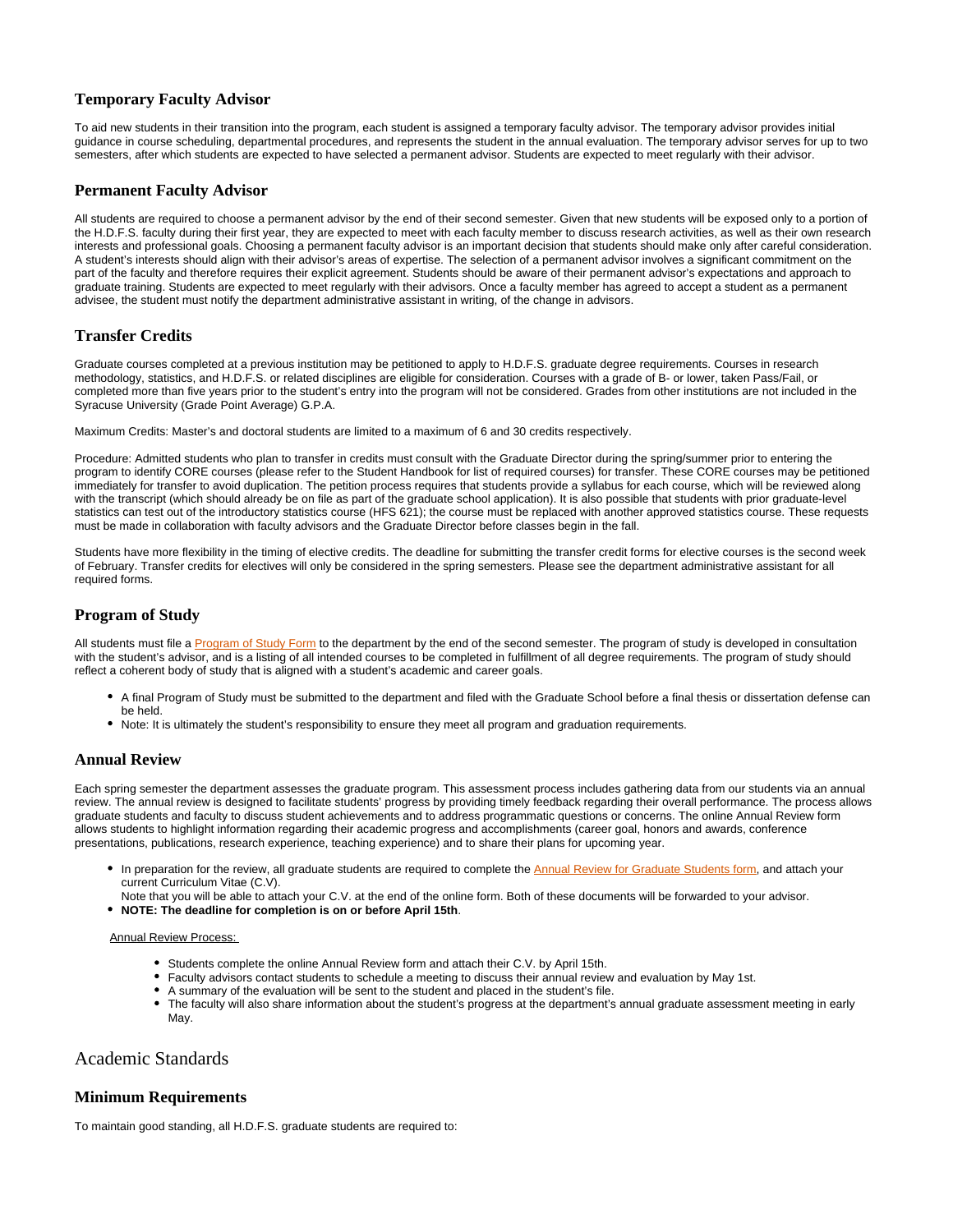- Maintain a minimum cumulative GPA of 3.0, including courses taken outside the department (e.g., anthropology, education, psychology, sociology, etc.).
- Earn a B or better in all required courses.

# <span id="page-3-0"></span>**Incompletes**

Students are discouraged from taking an incomplete grade in any course. In the event that a student must file for an "Incomplete," the Syracuse University Request for Incomplete Grade form must be submitted to the department chair for approval. Students who do not abide by the terms of the Incomplete will receive an "F." Any graduate student with an incomplete may not be eligible for graduate assistantships.

# <span id="page-3-1"></span>**Probation**

Students who fail to meet the minimum requirements are subject to academic probation. To return to good standing students who fall below cumulative G. P.A. of 3.0, have one semester to reestablish their G.P.A. Students who earn a B- or lower in a required course must retake the course the next semester it is offered.

# <span id="page-3-2"></span>**Dismissal**

Students are subject to dismal under the following conditions:

- They fail to return to good standing under the condition outlined above.
- They do not make satisfactory progress towards their degree (see below).
- Unable to successfully complete the comprehensive exam in two attempts.
- Found to be in violation of [Syracuse University's Academic Integrity Policy Website](https://policies.syr.edu/policies/academic-rules-student-responsibilities-and-services/academic-integrity-policy/) (e.g., plagiarism).

### <span id="page-3-3"></span>**Satisfactory progress**

Students are also subject to dismissal if they fail to complete degree requirements in the required timeframe. Students who are dismissed from the program will not be readmitted to the program.

- **Master's degree** Full-time students must complete all coursework within three years from the time that they register for the first course applied in their master's degree program. Part-time students must work with their advisor to complete a course timeline that must be approved by the Graduate Committee to become effective. All students must complete their master's thesis or project within two years of finishing their coursework.
- **Doctoral degree** The maximum time allowed to reach candidacy status (the completion of all required coursework and comprehensive exam) is seven years from the term a student matriculates into the doctoral program. Doctoral candidates must complete their dissertations within five years of passing their comprehensive examinations.

# <span id="page-3-4"></span>**Program Extensions**

In the event that a graduate student cannot complete their degree within the allotted time, they may apply for a one-time 6-month extension. To request an extension, students should consult their advisor and submit a formal request to the graduate director. The request should be in the form of a memorandum stating the reason for the extension and must include a detailed plan with a timeline outlining how the remaining work will be completed within the 6-month extension period. Please note that extensions are granted only under the most extenuating circumstances (e.g., major illness). The department chair in consultation with the graduate committee makes the final decision. Note that students who are granted an extension are required to register for GRD 991 and pay the associated fees (review the following section on Exceeding Time to Degree Requirements).

### **Exceeding Time to Degree Requirements (Rules & Regulations, 32.0-Graduate School):**

If the student has exceeded the seven-year limit for achieving all but dissertation (A.B.D.) status, the student must register for GRD 991, which requires a minimum of one credit hour per semester, each fall and spring semester until A.B.D. status is achieved. If the student fails to register for GRD 991, for a given term, the student will be withdrawn from the program. If the student has exceeded the degree completion limit of five years after achieving A.B.D. status, the student must register for GRD 991, which requires a minimum of one credit hour per semester, each fall and spring semester until the completion of the doctoral degree. If the student fails to register for GRD 991, for a given term, the student will be withdrawn from the program. As of this time GRD 991, Doctoral Mentoring, only applies to Ph.D. students. Masters students have 7 years to complete their degree but there are no financial implications if they do not.

# <span id="page-3-5"></span>H.D.F.S. Degree Programs

# <span id="page-3-6"></span>**Master of Arts (M.A.)**

The master's degree (M.A.) in applied human development and family science is designed to meet the goals of individuals who seek to work in applied settings (such as service agencies, Non-Governmental Organizations (N.G.O.s)) in which a broad background in human development and family science, administrative skills, and an appreciation for increasingly diverse client communities are important. The hallmark of our M.A. is that it offers broad training in the theory and methodology of lifespan human development and family science, training in skills critical for working in administrative or other roles in service delivery agencies, a specialized focus on topics offered through elective coursework, and the opportunity to work in an applied setting with special populations that represent growing sectors of our communities both in national and international settings.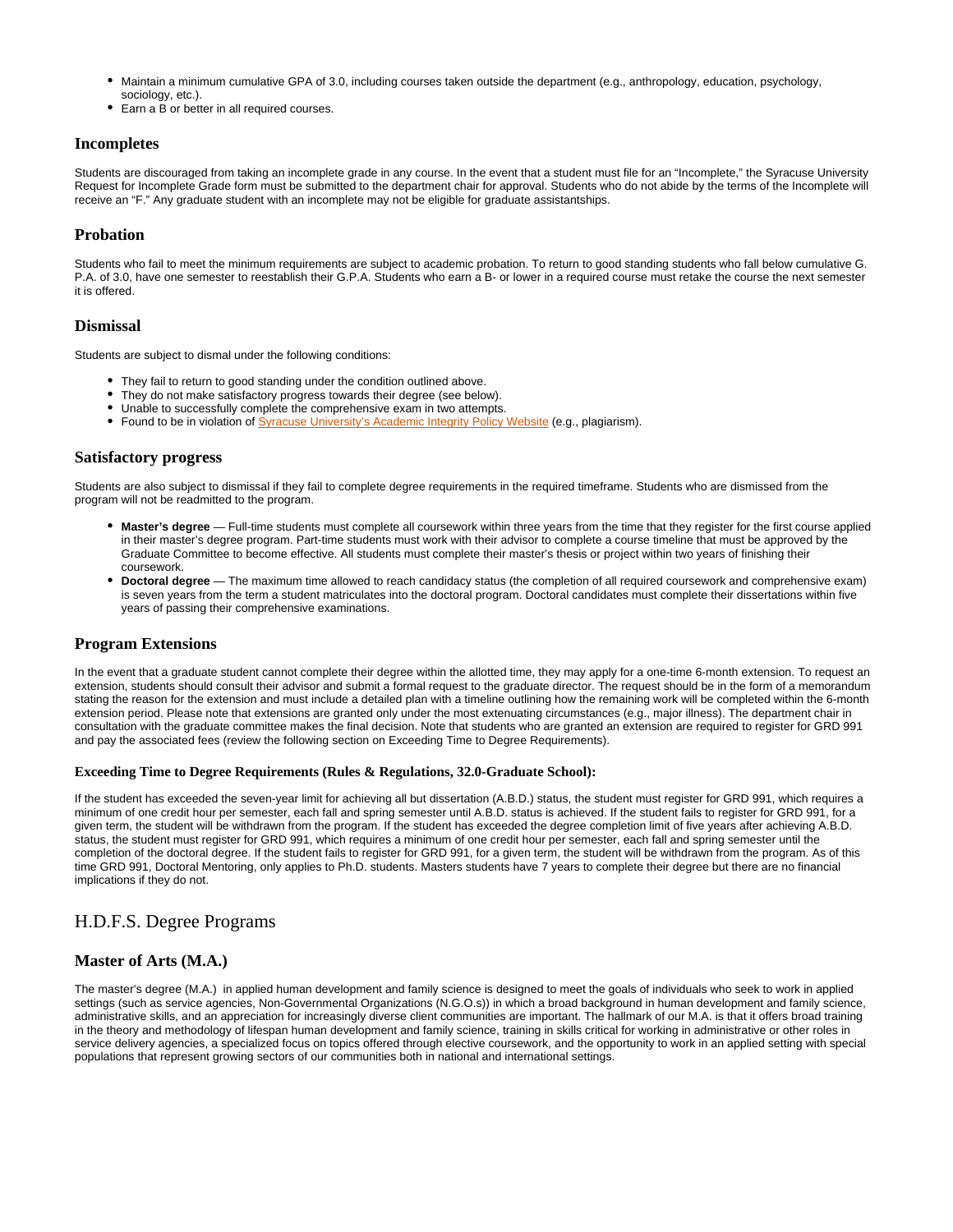The program requires the completion of 30 credits of coursework including a 3-credit hour project experience. Students may choose to focus their studies in a variety of areas in the H.D.F.S. field such as early childhood, gerontology, issues faced by immigrant and refugee children and families, H.D.F.S. data analytics, program administration, community and youth development, etc. All students must complete the core course requirements. Depending on their interests, students can use elective coursework to focus their studies on specific areas of human development (e.g., early childhood education, youth development, gerontology, children and families in medical settings), on the development of expertise in particular skills, or in specific areas or populations of the global community. Finally, in this students are required to complete a project either in a local context or an international (see the Graduate Manual for details).

The M.A. program prepares students to work directly with children, youth, and families in various educational, familial, or community settings in both regional and international settings. Courses and training emphasize multicultural perspectives in development and family relationships as well as diverse research methodologies and scholarship.

The degree may be completed through full-time or part-time study. Students who are interested in an accelerated degree, may complete the required coursework and project during a single academic year (including summers).

All students must file a tentative program of study during their second semester of enrollment in the program. Students transferring courses from another institution must file a program of study prior to completing 12 credit hours at Syracuse University

### **Core Course Requirements (18 credits):**

Required coursework provides students with both the theoretical and practical skills that are the basis for work with children and families

- HFS 621 Statistical Concepts I 3 credit(s)
- HFS 686 Family Life Education 3 credit(s)
- HFS 653 Child and Family Development Across the Life Cycle 3 credit(s)
- SWK 775 Program Evaluation 3 credit(s)
- HFS 996 Masters Project 3 credit(s)
- **and either**
- HFS 667 Chld&Fam Crss/Cltrl Persp 3 credit(s) **or**
- HFS 682 Development in Immigrant & Refugee Families 3 credit(s)

Students complete a project (HFS 996) working with an agency either in a local or international context.

### **Elective Course Requirements (12 credits):**

Elective coursework, chosen in consultation with the student's academic advisor, can be focused on the needs of the individual student, allowing the student to focus on particular areas or issues of concern in the field. For example, through elective coursework students may choose to pursue training in data analytics, in working with non-governmental organizations or organizational management, in human development, family science, and related disciplines.

#### **Independent Study:**

M.A. students may take up to 3 credits as "Independent Study." An independent study may include research projects, literature reviews, or other scholarly activities beyond those involved in standard coursework. All independent studies are conducted under the supervision of a faculty member. Students must complete the "Independent Study Form." The independent study must be completed in the semester when it is undertaken.

#### **Master's Project (3 credits – HFS 996):**

In addition to their coursework, M.A. students must complete a "master's project." Students are expected to work in service or agency settings on projects approved by their faculty committees. Applied work can include assisting an agency to plan and/or implement a program for families/children at a human service agency or related program on the local, national, or international level. Projects have been conducted in agencies such as the Children's Defense Fund, Head Start, and local childcare programs.

After completing the necessary coursework, students must complete [Program of Study Form.](https://answers.syr.edu/display/GS/Forms?preview=/94049056/113968293/Program%20of%20Study%20Fillable.pdf) The completed form should be submitted to the department administrative assistant for processing. The final defense of the Master's project cannot be held until the "Program of Study" has been filed with the Graduate School.

Master's Project Committee and Proposal: All projects must be approved by the student's Master's project committee. The committee is comprised of your advisor (who will serve as committee chair) and one other faculty member from the Department of Human Development and Family Science. Only H.D.F. S. tenured and tenure track faculty, and Professors of Practice may chair a Master's project committee. H.D.F.S. Internship Coordinators may serve as a committee member, but they may not serve as committee chair.

The proposal must be submitted to the committee for evaluation. The committee will determine if the proposal is of sufficient quality to progress to the proposal defense. At the time of the proposal defense, the student will present the proposed project and address any questions or concerns raised by the committee. The committee will determine whether the proposal is coherent, well developed, of sufficient importance, and feasible within a given timeframe. Students whose project proposals are deemed "unsatisfactory" will be required to re-defend their proposal.

Students must submit their proposal to their committee members no less than 4 weeks prior to the date of the proposal defense. The proposal should include:

- A description of the project
- Importance of the project
- Procedures to be used to conduct the project
- Letter from the site supervisor agreeing for the student to complete the project at the site
- Timeline for completion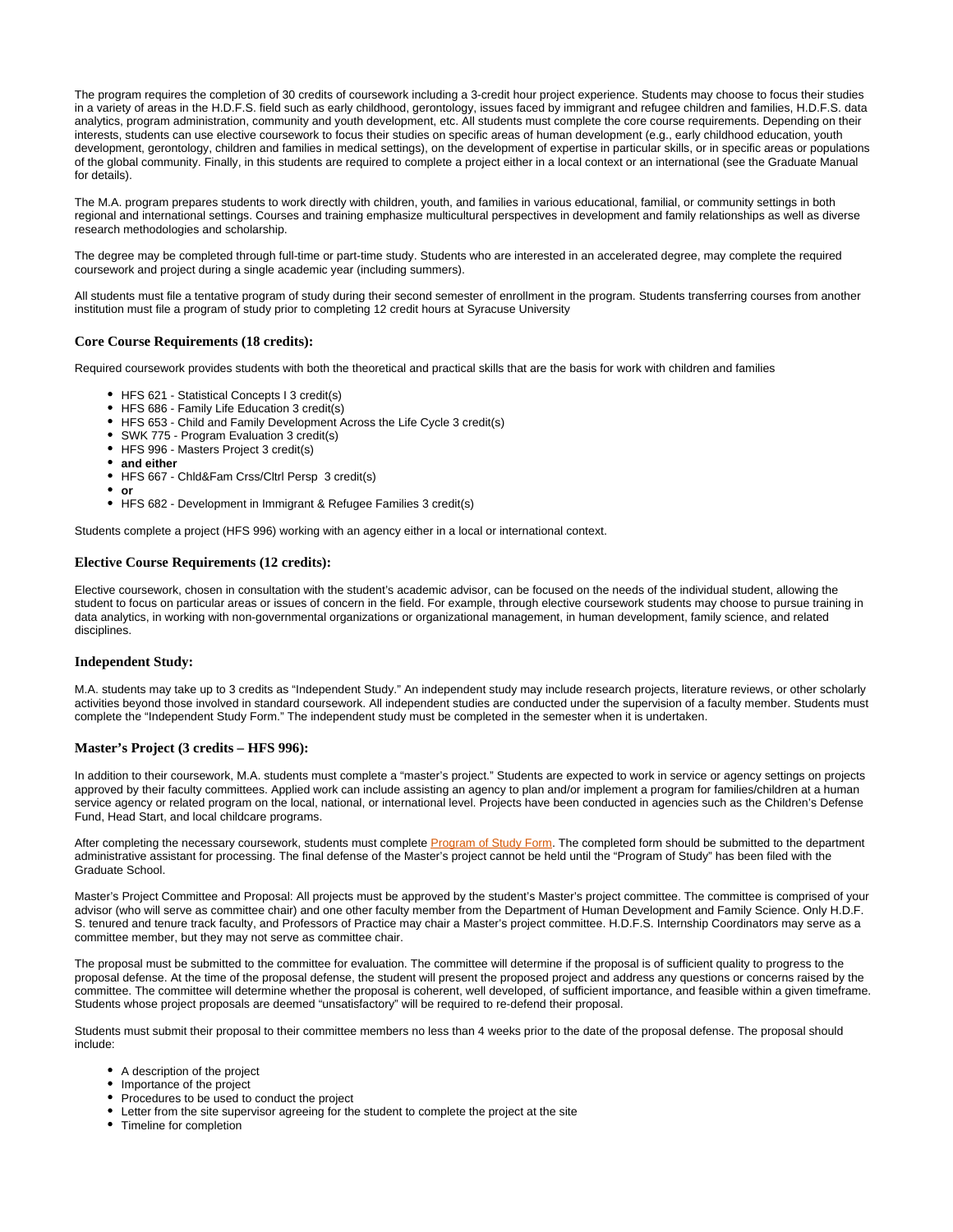### **Master's Project Defense:**

When the project is completed, the student must provide a written report to his/her faculty advisor who will ascertain the quality of the project and provide feedback. After the faculty advisor has given his/her approval of the document, the student should submit a copy of the project to the other members of the committee (3-4 weeks). After all committee members have approved the document, the student can set the final defense date. M.A. students **are not** required to complete a Request for Examination form. Students should follow the American Psychological Association (A.P.A.) guidelines.

Defenses may be scheduled during the fall and spring semesters only.

The final oral defense of a project may be waived if any of the following conditions are met.

- Student has written up the specific project for a scientific journal and it has been published or is in press (as primary author)
- Student has presented on the specific project at a national conference (as primary author)
- Student's grant proposal based on the project has been funded (as primary investigator)

Following successful completion of the Master's defense, the faculty advisor will send a memo of completion to the Graduate School. A final copy of the project must be provided to the H.D.F.S. Department.

### **Sample Course Schedule M.A. Program:**

Fall Year 1

HFS 621 Statistical Concepts I

HFS Elective

HFS Elective/SWK 775 Program Evaluation

Spring Year 1

HFS 653 Child and Family Development Across Life Cycle

HFS 667 Child and Family in Cross Cultural Perspectives

HFS Elective/SWK 775 Program Evaluation

Fall Year 2

Elective

Elective

Elective

Spring Year 2

HFS 996 Master's Project

# <span id="page-5-0"></span>**Master of Science (M.S.)**

The Master of Science degree (M.S.) in Human Development and Family Science is a 30-credit degree program that aims to promote an understanding of human development across the lifespan. With an emphasis on the importance of social-cultural context, students gain broad knowledge of the study of childhood and family systems across various cultural and societal contexts.

The M.S. in H.D.F.S. is a 30-credit program consisting of 15 required course credits, 12 elective, and 3 thesis credits.

### **Substantive, Research Methodology, and Theory Requirements (15 credits):**

- HFS 621 Statistical Concepts I
- HFS 631 Research Methods for Human Development and Family Science I
- HFS 637 Theories, Interpretations, and Applications in Child Development
- HFS 648 Family Theories: Interpretation and Application
- HFS 667 Child and Family in Cross Cultural Perspectives

### **Elective Course Requirements (12 credits):**

At least 12 credits of elective coursework must be selected from the H.D.F.S. Department or related programs (e.g., Psychology, Education, Policy Studies, Sociology, Anthropology). Graduate courses are indicated by their course number (500 or above). Students should consult with their faculty advisor prior to selecting courses. Elective courses should be consistent with the student's academic interests and goals, and form a coherent program of study. For a complete list of available courses, please consult the **Syracuse University Course Catalog**.

### **Independent Study:**

M.S. students may take up to 3 credits as "Independent Study." An independent study may include research projects, literature reviews, or other scholarly activities beyond those involved in standard coursework. All independent studies are conducted under the supervision of a faculty member. Students must complete the "Independent Study Form." The independent study must be completed in the semester when it is undertaken.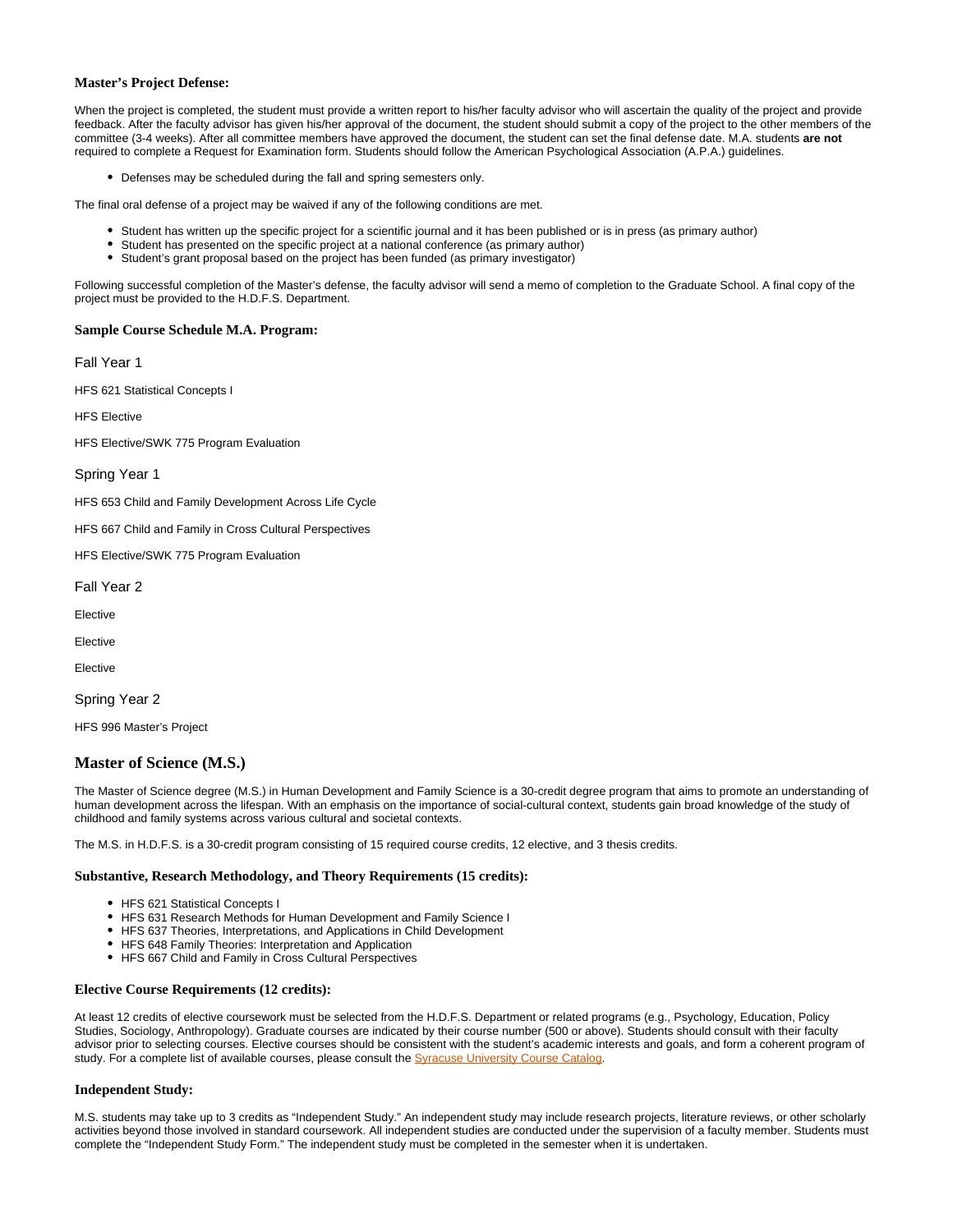### **Master's Thesis (3 credits, HFS 997):**

In addition to their coursework, M.S. students must complete a Master's thesis. The thesis is an empirical study of some aspect of human development and family science that demonstrates a student's ability to conceptualize and theorize a specific topic, formulate research questions, conduct appropriate analysis, and present the results in a clear, accurate, and logical manner.

### **Master's Thesis Committee and Proposal:**

All theses must be approved by the student's Master's thesis committee. The committee is comprised of your advisor (who will serve as committee chair) and two additional faculty members from the Department of Human Development and Family Science. Only H.D.F.S. tenured and tenure track faculty, and Professors of Practice may chair a Master's thesis committee. H.D.F.S. Internship Coordinators may serve as a committee member, but they may not serve as committee chair. The student may select one faculty member from outside of the department if the expertise of this individual is related to the student's thesis.

The proposal must be submitted to the committee for evaluation. The committee will determine if the proposal is of sufficient quality to progress to the proposal defense. At the time of the proposal defense the student will present the proposed thesis and address any questions or concerns raised by the committee. The committee will determine whether the proposal is coherent, well developed, of sufficient importance, and feasible within a given timeframe. Students whose thesis proposals are deemed "unsatisfactory" will be required to re-defend their proposal.

Students must submit their proposal to their committee members no less than 4 weeks prior to the date of the proposal defense. The proposal should include:

- Introduction
- Importance of the study
- Literature review
- Research questions and/or hypotheses
- Proposed methodology (proposed sample, measures, and analytical techniques)

### **Institutional Review Board Approval:**

Students must consult the Institutional Review Board (I.R.B.) to determine if their proposal requires I.R.B. approval at the Office of Research Integrity and [Protections website](http://researchintegrity.syr.edu/human-research/).

### **Final Defense of Thesis:**

After the faculty advisor has given his/her approval, the thesis is to be submitted to the thesis committee members for their feedback and suggestions. Committee members should be given at least four weeks to provide feedback. At the end of this period, committee members may require students to make changes to the thesis. Only after all committee members have given their approval should a thesis defense date be scheduled. Students should include a faculty member (other than the 3 committee members) to chair the committee. At the Masters level the chair can be from within the Human Development and Family Science Department or from other departments/colleges throughout the University. This person will act as the representative of the Graduate School and will moderate the thesis defense. Read up on the procedures for graduate students defending theses or dissertations found at the Graduate School [graduation requirements page](http://graduateschool.syr.edu/policies-and-requirements/graduation-requirements/). All M.S. students must complete a [Request for Examination form](https://its-forms.syr.edu/frevvo/web/tn/SUFS/u/3225da3e-04e2-45b5-92d1-01b8e4677ef2/app/_yeefke67EeCqM9SO5g8hXw/formtype/_VIPfANw2EeOKObP_sVeN8g/popupform), at least three weeks prior to your defense date.

Defenses may only be scheduled during the fall and spring semesters. All thesis defenses are open to the public and students are expected to provide the departmental administrative assistant with an abstract of their thesis two weeks prior to the defense. One copy of the thesis should be made available in the departmental office for public reading two weeks prior to the defense.

**Note:** All H.D.F.S. faculty are eligible to serve as committee members (tenure, tenure track, professors of practice, full-time instructors), however only tenure track and tenured faculty may chair a thesis committee.

All students must follow the graduate school quidelines for formatting their thesis found at the Graduate School Guidelines for Doctoral Dissertations & [Master's Theses.](http://graduateschool.syr.edu/wp-content/uploads/2015/05/Doctoral-Dissertation-Masters-theses-Format-Guidelines.pdf) In addition, students should follow the American Psychological Association (APA) guidelines.

### **Sample Course Schedule M.S. Program:**

**Fall Year 1**

HFS 621 Statistical Concepts I

HFS 637 Theories, Interpretations, and Applications

HFS 648 Family Theories: Interpretation and Application

### Spring Year 1

HFS 631 Research Methods for Child and Family Studies I

HFS 667 Child and Family in Cross Cultural Perspectives

HFS Elective

Fall Year 2

Elective

Elective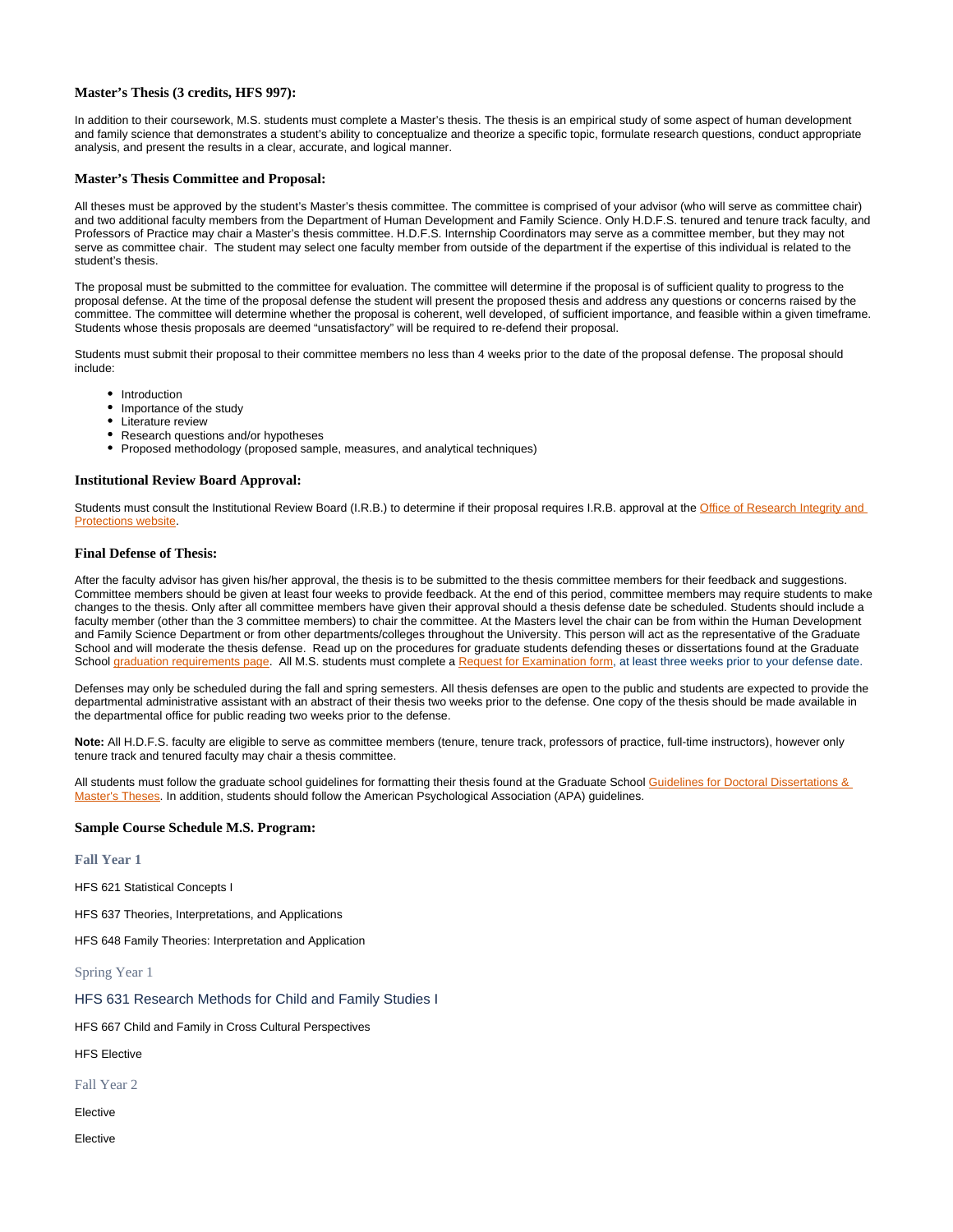#### Elective

### Spring Year 2

HFS 997 Master's Thesis

# <span id="page-7-0"></span>**Doctor of Philosophy (Ph.D.)**

The Ph.D. program is designed to advance students learning in the theory, literature, and research within the field of Human Development and Family Science. Doctoral students are expected to demonstrate a higher level of scientific analysis of the literature and demonstrate the ability to carry out advanced research. The program is designed to move students learning beyond the basic theoretical and analytical level achieved at the Master's level towards achieving in-depth learning in an area of specialization.

Students who have completed a M.S. in H.D.F.S. or related disciplines are eligible to apply to the Ph.D. program. Those who have a M.A. in H.D.F.S. or related disciplines and have not completed a thesis in their program may be required to take additional courses and/or conduct a research project prior to taking their comprehensive examinations. Students in this category must discuss their situation with their faculty advisor and the graduate director.

Doctoral degree consists of 72 graduate credits (60 course credits and 12 dissertation credits)

### **Core Requirements (24 credits)**

- HFS 621 Statistical Concepts I
- HFS 622 Statistical Concepts II
- HFS 631 Research Methods for Child and Family Studies I
- HFS 637 Theories, Interpretations, and Applications in Child Development
- HFS 648 Family Theories: Interpretation and Application
- HFS 667 Child and Family in Cross Cultural Perspectives
- HFS 732 Research Methods for Child and Family Studies II

Students must also select an additional research methods course (advanced statistics, qualitative research) in preparation for their doctoral research, 3 credit(s) located on the H.D.F.S. website at [Approved list of courses](https://falk.syr.edu/hdfs/forms-information/graduate-research-methods/).

### **Elective Course Requirements (36 credits)**

At least 15 credit hours of content must be selected from within the H.D.F.S. Department. The remaining 21 credits can be completed in H.D.F.S. or in other programs such as Psychology, Education, Policy Studies, Sociology, Anthropology, or African-American Studies. Students should consult with faculty advisors prior to selecting courses both inside and outside of the department. Courses should be selected that match with the students' academic interests and goals. Students may choose courses at or above the 600 level. All students must complete a two-semester sequence in statistics and research methods. For a complete list of available graduate courses, please consult the [2020-2021 Graduate Course Catalog](http://coursecatalog.syr.edu/content.php?catoid=25&navoid=3198#academic_offerings). In addition to the list of courses in the catalog, faculty members regularly offer courses within their areas of specialization and research interests.

#### **Independent Study (6 credits)**

Ph.D. students may take up to 6 credits as "Independent Study". Activities undertaken may include research projects, internships, reviews of literature, etc. Students should complete the "Independent Study Form" in which they must state in detail how the independent study will be completed. The independent study must be completed in the semester when it is undertaken. As this is a supervised project, the faculty member and student must meet regularly to ascertain student progress.

#### **Sample Course Schedule Ph.D. Program**

Fall Year 1

HFS 621 Statistical Concepts I

HFS 637 Theories, Interpretations, and Applications

HFS 667 Child and Family in Cross Cultural Perspectives (or HFS Elective)

Spring Year 1

HFS 622 Statistical Concepts II

HFS 631 Research Methods for Child and Family Studies I

HFS 648 Family Theories: Interpretation and Application

Summer Year 1

Elective/HFS Directed Elective

Elective

Fall Year 2

HFS 667 Child and Family in Cross Cultural Perspectives (or HFS Elective)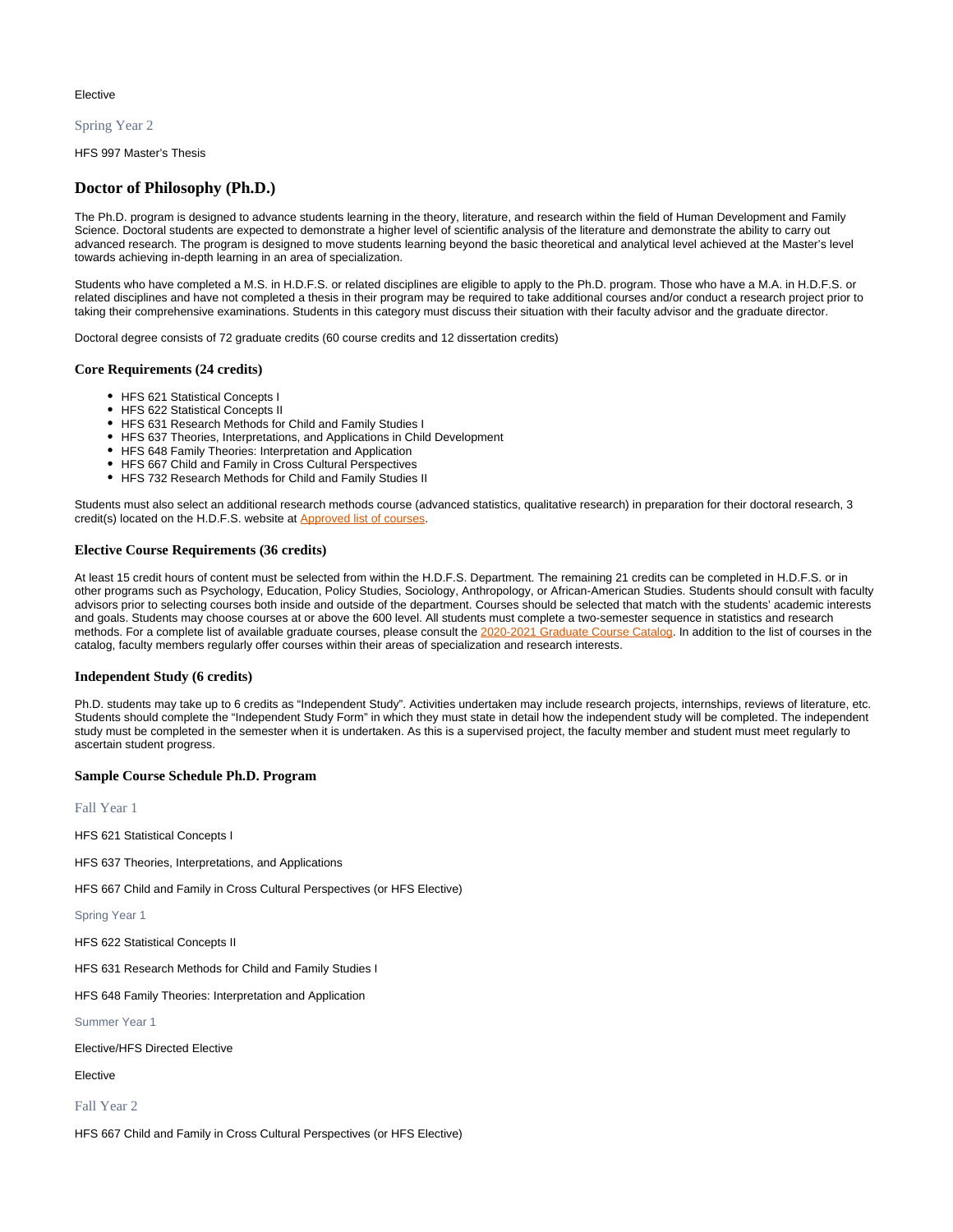### HFS 732 Research Methods for Child and Family Studies II

Elective/ Methods or Stats Course

Spring Year 2

Elective/ Methods or Stats Course

HFS Directed Elective

Elective/ HFS Directed Elective

Summer Year 2

Elective/ HFS Directed Elective

Elective

Fall Year 3

Elective/ HFS Directed Elective

Elective/ HFS Directed Elective

**Elective** 

Spring Year 3

Elective

Thesis Credits (6)

Summer Year 3

Thesis Credits (6)

### **Comprehensive Examination**

After completing coursework, students have two years to prepare for, and pass, the comprehensive examination. The exam is intended to assess students' ability to integrate substantive knowledge within the broad field of Human Development and Family Science. Students are expected to synthesize, critically analyze, and evaluate the literature in the field and articulate this scientific information. Students are encouraged to start thinking about and discussing the focus of their review with their doctoral advisor during their last year of coursework. The topic for the comprehensive exam should be chosen in consultation with the academic advisor. Doctoral students must successfully complete the exam before they can advance to candidacy. Students enrolled in the M.S. and who have continued on to the Ph.D. program must have submitted their Master's thesis prior to sitting for the comprehensive examinations.

### **Proposal Procedures and Guidelines:**

Students intending to take the comprehensive exam must submit a letter of intent to the Graduate Director by the date listed in Table 1. The Graduate Director, in consultation with the student's advisor, will appoint an Assessment Committee for the student's comprehensive exam consisting of three faculty members including the student's advisor and will inform the student of the composition of the Committee.

The student is required to develop a proposal outline for their comprehensive exam outlining the confirmed topic, its significance, and the methods to be used in conducting the review (e.g., textual review, meta-analysis, etc.). The proposal outline also should include a preliminary list of at least 15 empirical references from the last 10 years of research that will form the basis of the proposal. The detailed proposal outline (**no more than 5 pages excluding references)** must be approved by the student's doctoral advisor prior to the student's submission to the Graduate Director (see date listed in Table 1). The proposal is a 5-page document that provides an overview of your proposed topic and how you will approach it. For the most part, students have proposed systematic textual reviews on a specific topic that is related to what they would like to do for their thesis. The proposal should include an introduction to the topic (1 page), a brief literature review that introduces the concepts that you plan to study and the current limitations of the field (2 pages), theory that frames the topic (1 page), and methodology (how and where would you search for articles to include in your review; ideally you should do this and discuss the number of articles that you found in the search and will review – 1 page). The references should be included at the end in APA style. The Graduate Director will disseminate the proposal to the Assessment Committee for review. Once the Assessment Committee approves the proposal, the advisor will notify the Graduate Director, who will inform the student that they have been approved to begin the comprehensive exam following the appropriate dates in Table 1.

Students should assume that the Assessment Committee will need at least 3 weeks to review the proposal outline. The Assessment Committee will review the proposal outline to determine if the topic is appropriate to meet the requirements of the comprehensive examination. The Committee may determine that the proposal is adequate as submitted or may require a meeting with the student to discuss the proposal further.

### **Final Review and Notification of Results:**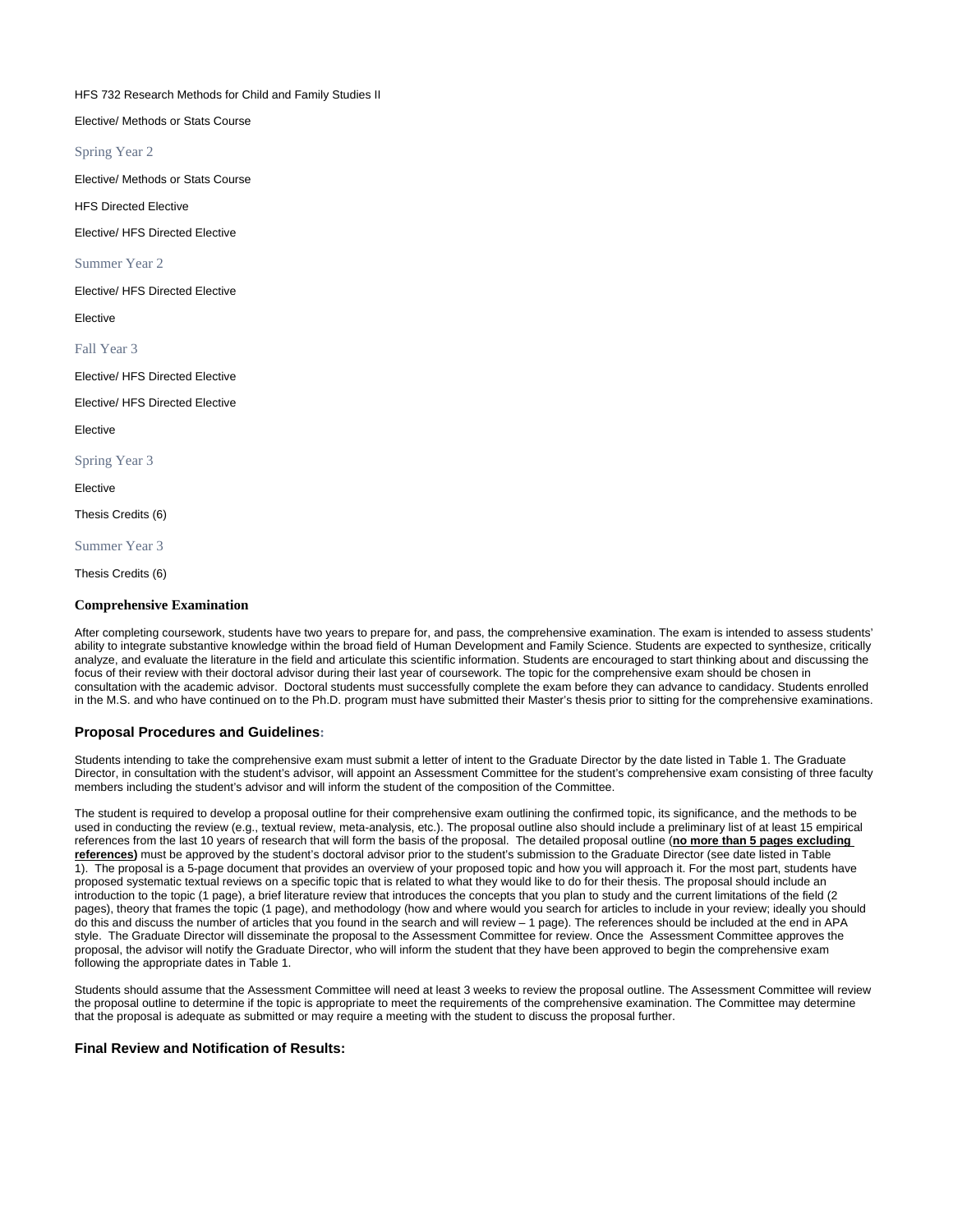Following approval by the Assessment Committee, students will be allowed to take a semester to complete the review. Students are expected to start the review on the date listed in Table 1. The review should be of high-quality with substantive consideration of the aims and scope of the review, theory, research methods, the question(s) explored, analytic techniques, and future directions for research on the topic. The review should consider literature within the last decade. The review should be of high-quality and should be systematically organized using APA style format. It should not exceed 8,000 words excluding references, Tables, and Figures. The review should be completed independently of advisor input or input from other faculty or students after the review proposal has been approved. The review should be of publishable or near-publishable quality according to the standards of the field, and could be submitted for publication. The calendar for submission dates and decision dates are listed in Table 1**.**

#### **Table 1: Comprehensive Examination Due Dates\***

| Intended<br>Writing<br>Period | Coursework<br><b>Completed</b> | Letter of intent to<br><b>Graduate Director</b> | <b>Proposal Outline Due to</b><br><b>Assessment Committee</b> | <b>Expected</b><br><b>Start for</b><br>Writing | <b>Final Review Due to</b><br><b>Assessment Committee</b> | Committee<br><b>Decision</b> |
|-------------------------------|--------------------------------|-------------------------------------------------|---------------------------------------------------------------|------------------------------------------------|-----------------------------------------------------------|------------------------------|
| Summer                        | End of Fall<br>Semester        | March 15 <sup>th</sup>                          | April 1 <sup>st</sup>                                         | May 1 <sup>st</sup>                            | August 1 <sup>st</sup>                                    | September 1 <sup>st</sup>    |
| Fall                          | End of Spring<br>Semester      | August 15 <sup>th</sup>                         | September 1 <sup>st</sup>                                     | October 1st                                    | January 1st                                               | February 1 <sup>st</sup>     |
| Spring                        | End of Fall<br>semester        | October 15 <sup>th</sup>                        | November 1 <sup>st</sup>                                      | <sup>'</sup> January 1 <sup>st</sup>           | April 1 <sup>st</sup>                                     | May 1 <sup>st</sup>          |

\*If any of the above dates falls on a weekend or a holiday, the deadline will be extended to the next business day.

The Assessment Committee will evaluate the quality of the student's review and will render a decision of whether the student's review satisfactorily met the standards of the Department (i.e., "pass" or "not pass"). The comprehensive examination will be scored using a standard evaluation rubric. The scoring rubric utilizes rating responses on a scale ranking from highest (Exemplary) to lowest (Unsatisfactory) in 11 areas outlined in the [Comprehensive Exam Rubric](https://falk.syr.edu/hdfs/forms-information/comprehensive-exam-rubric/). The Committee's evaluation will be completed within one month of the submission of the review. The Committee's evaluation of the review shall be submitted to the Director of Graduate Studies. The Graduate Director will inform the student of the committee's decision on the quality of her/his work within 3 weeks of the receipt of the evaluation. Should the committee have concerns about the quality of the student's work, the student will have one opportunity to improve the quality of her/his work. The resubmission must be completed within a period within a period of 6 months following the committee's request for revision of the review. Students whose work is deemed not satisfactory on their second attempt will be dismissed from the Program.

Upon successful completion of the requirements for the Doctoral Examination students will advance to the status of "doctoral candidate."

### **Doctoral Candidacy**

Once a doctoral student has completed all coursework and passed the comprehensive examination, they advance to the status of "doctoral candidate." This indicates that you have completed all the degree requirements with the exception of the dissertation. Doctoral candidates have five years to complete their dissertation from the date they passed the comprehensive examination.

### **Dissertation**

### **Dissertation Committee:**

Prior to the dissertation proposal defense (see below), a student must identify a committee that will guide and evaluate their dissertation. The committee consists of a dissertation advisor and two additional faculty members. They will serve as the student's "core committee." Members of the core committee must be tenured or tenure-track faculty. Typically the core committee is comprised of department or university faculty. In rare cases, faculty from other peer institutions may serve as a committee member.

### **Dissertation Proposal:**

The dissertation is the culmination of a program of advanced study leading to the doctoral degree. It should embody the result of original research that constitutes a significant contribution to the body of knowledge in child development or family studies. It is expected to possess a unity of theme, provide evidence of originality and critical judgment, and exhibit credible literary quality worthy of publication. Prior to beginning their dissertation, doctoral candidates must receive approval from their dissertation committee (see below).

The dissertation proposal should be developed in close consultation with the faculty advisor. After the advisor has given his/her approval, the student should convene a dissertation proposal defense.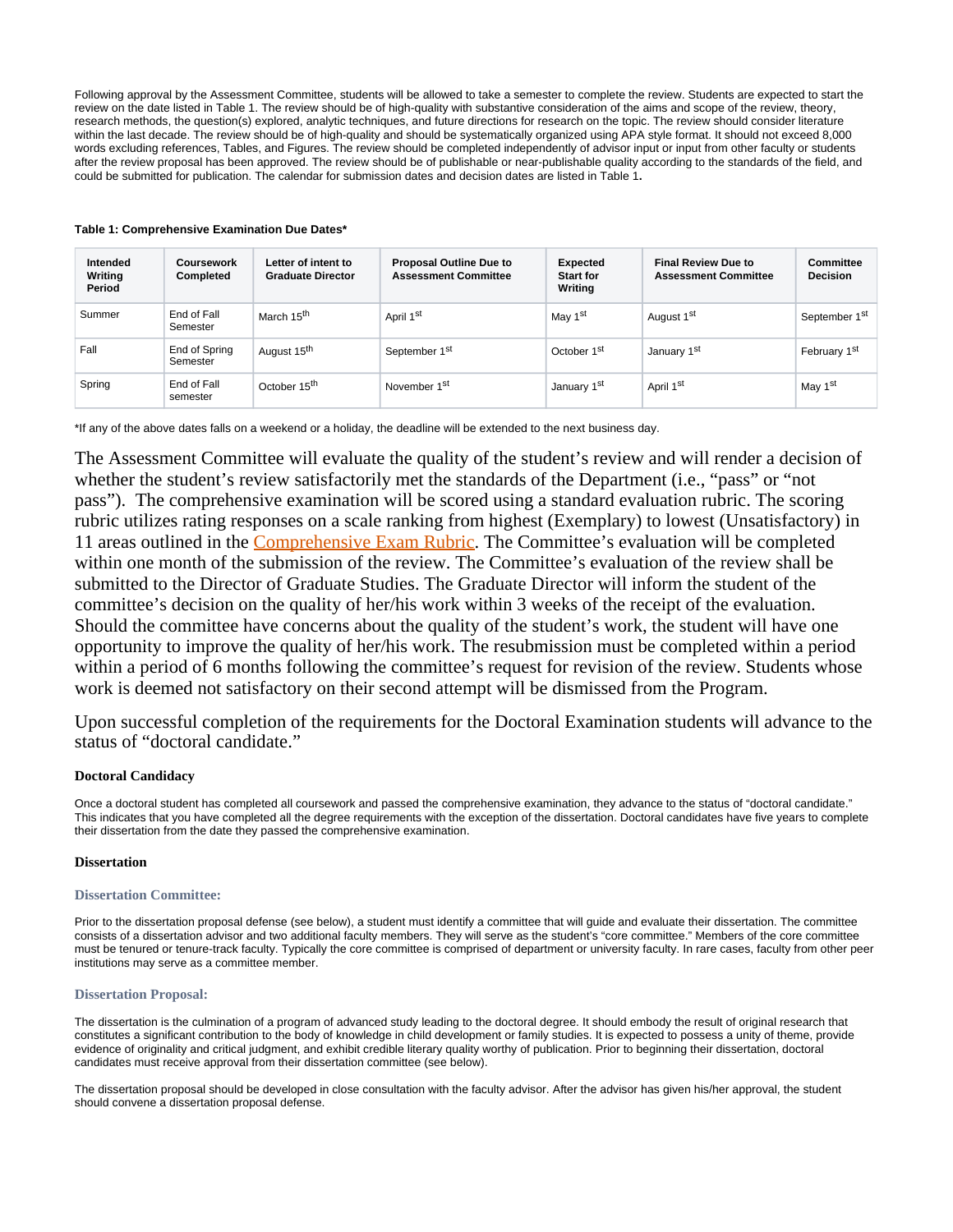Committee members should be given 3-4 weeks to read the document prior to the proposal defense date. Committee members may request additional time if they have suggestions or concerns that the candidate may need to address prior to the defense. At the defense, the student will be expected to present key aspects of the proposed study, as well as respond to committee member questions. The student should be prepared to justify the relevance of the proposed research and the soundness of the methodology. Students whose dissertation proposals are deemed "unsatisfactory" will be asked to address any areas of concern and re-defend their proposal.

Using the format below, the candidate must submit a proposal describing their study:

#### **Introduction:**

The introductory paragraphs of the proposal should provide an orientation to the study. They establish the overall area of concern, arouse interest, and communicate information essential to the readers' comprehension of the material to follow. The section includes a description of the problem to be investigated, a statement of the purpose of the study, and an indication of the research question(s) and/or hypotheses to be addressed.

#### **Review of Literature:**

This section of the proposal establishes the foundation for the study by providing the link between existing knowledge, previous investigations or contemporary practice. It answers two questions: (1) what is already known and (2) how is this particular study designed to move beyond the extant research in the field. The literature review contains only those studies that provide a framework and foundation for the proposed investigation. These studies are discussed in sufficient detail to make their relevance clear. Pay particular attention to:

- 1. Substantive knowledge in the area and critical analysis of the literature
- 2. Issues of methodology and interpretations
- 3. Conceptual and theoretical formulations

If appropriate, include a description of how the project is related to the theoretical models in the field or how it contributes to the formation of new theory. If this section is lengthy, consideration should be given to having a separate section under the heading "Theoretical Model", in the proposal. The use of subheadings is encouraged. It is also recommended that the review section conclude with a brief summary of the literature reviewed and provide an overview of the important points that lend credence to the rationale of the proposed study.

#### **Methodology:**

The method section includes a detailed discussion of the research design and the procedures used to accomplish the study. The section should include:

- 1. Identification and description of the target population and the sampling method
- 2. Presentation of instruments and techniques for measurement
- 3. Explanation of design for the collection of data
- 4. Presentation of procedures for data collection
- 5. Description of the pilot study (if appropriate)
- 6. Presentation of plans for the analysis of data

#### **Appendices:**

Appendices are optional. Students may want to include copies of survey documents or other original materials in appendices. It is recommended that the student consult with their faculty advisor about what documents to include.

### **Institutional Review Board Approval:**

The University and the faculty are ethically and legally responsible for the well-being and protection of all human subjects involved in research, classroom activities, or demonstrations (as required by Public law 93-348). Thus, approval by the Institutional Review Board (I.R.B.) is mandatory before any research involving human subjects may be conducted (see I.R.B. website for exceptions). Therefore any dissertation that involves human subjects must obtain I.R. B. approval. Application forms and instructions can be found at the [Office of Research Integrity and Protections website](http://researchintegrity.syr.edu/human-research/).

#### **Dissertation Defense:**

Once a preliminary draft of the dissertation is completed, it must be submitted to the faculty advisor who will provide feedback and suggestions for improvement. After the advisor has given his/her approval, the dissertation should be submitted to the entire core committee. The committee members must be given 3-4 weeks to provide feedback (additional time may be required). Students are expected to revise their manuscript based on the committee' s suggestions and concerns. Once completed, students are expected to submit a memo to the committee detailing where and how the concerns have been addressed in the document. Committee members may take 3-4 weeks to review the revised manuscript. Only after all committee members have given their approval should the dissertation defense be scheduled.

Prior to the defense, the candidate must select two additional faculty members to serve as "readers." Readers can be faculty members from the department or university. In addition, the student must identify a faculty member who will chair the defense. This person will act as the representative of the graduate school and will moderate the defense. The chair must be a faculty member (tenure track or tenured) who is not a member of the H.D.F.S. faculty.

All Ph.D. students must complete a [Request for Examination form found at the Graduate School website](https://its-forms.syr.edu/frevvo/web/tn/SUFS/u/3225da3e-04e2-45b5-92d1-01b8e4677ef2/app/_yeefke67EeCqM9SO5g8hXw/formtype/_VIPfANw2EeOKObP_sVeN8g/popupform) and pay attention to the deadlines for filing this form. The Request for Examination requires the signature of the student's dissertation advisor and department chair. In addition, the form lists the names of committee members (dissertation committee and two readers), the time, place, and date of the defense. The Graduate Director will only sign the form after receiving approval from the committee members. The Graduate School will send confirmation of the defense to all committee members. Candidates should be familiar with the procedures for defending the dissertation, information can be found by visiting the Graduate School web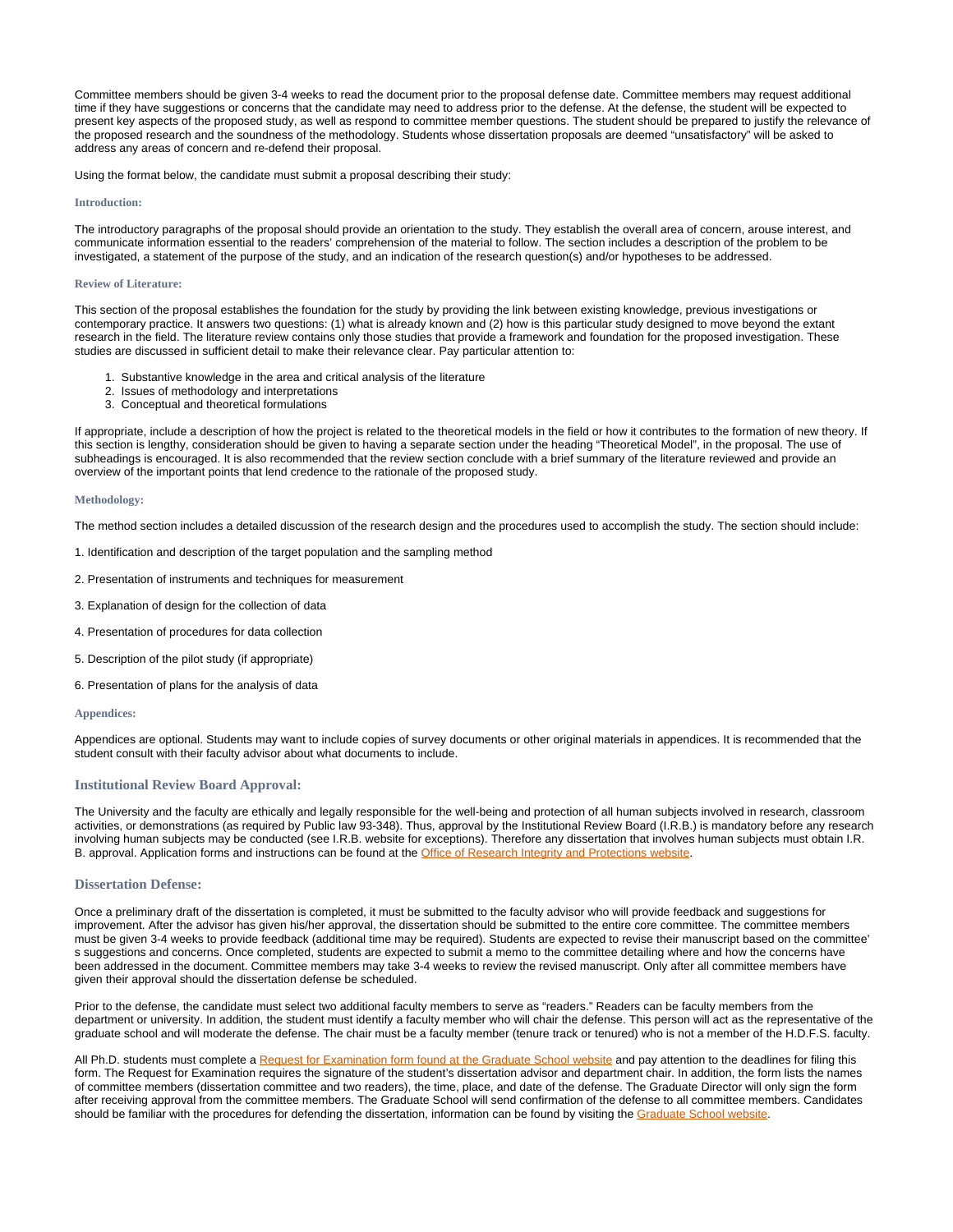Dissertation defenses can only be scheduled in the fall and spring semesters. All defenses are open to the public. Students are expected to provide the department administrative assistant with an abstract of their thesis two weeks prior to the defense. A copy of the dissertation should be submitted to the department one week prior to the defense.

At the time of the defense, the candidate typically presents an overview of the study indicating the importance, the key findings, and implications future research and/or policy (20-25 minutes). A question and answer period directly follows (approximately 60-90 minutes).

Upon completion of the oral examination, the committee will vote on the quality and the originality of the dissertation, and the student's performance at the examination. The outcome of the committee deliberations will be one of the following results:

- Pass (no revisions)
- Pass with minor revisions (generally editorial)
- $\bullet$ Pass with major revisions (additional analyses, reorganization of manuscript)
- Not Pass

# <span id="page-11-0"></span>**Certificates of Advanced Study**

Students have the opportunity to take courses in other departments based on their academic and professional interests. Syracuse University offers a number of advanced post baccalaureate certificates across the various colleges that can be taken in conjunction with their H.D.F.S. degree.

# <span id="page-11-1"></span>**Master of Philosophy (M.Phil.)**

The Master of Philosophy (M.Phil.) in Human Development and Family Science is an intermediate degree between the master's and the doctor of philosophy and is awarded by the Graduate School upon the recommendation of the academic unit. A M.Phil. may be conferred upon a student who has satisfactorily completed all Ph.D. requirements with the exception of the dissertation. The following requirements apply:

- 1. The student must be enrolled in the Ph.D. program of Human Development and Family Science;
- 2. The student must have reached all but dissertation (A.B.D.) status in Human Development and Family Science, in accordance with program requirements, and such designation must appear on the student's advising transcript;
- 3. The student must complete a diploma request to receive an M.Phil. Degree. For further information and documentation required, please contact the H.D.F.S. Graduate Director;
- 4. This is a terminal degree once it is awarded, students will not be able to return to complete the Ph.D. within Human Development and Family Science.

# <span id="page-11-2"></span>Departmental Rules and Regulations

# <span id="page-11-3"></span>**Degree in Progress**

Students are required to enroll every semester (fall and spring) from the time of matriculation into the program until degree conferral, failure to do so will result in the loss of their "full-time status," university-related privileges, and being dropped from the H.D.F.S. program. Students who have completed their graduate coursework are expected to register for GRD 998 (0 credits) and complete the Certification of Full-Time Status Form (every semester they enroll in GRD 998). In addition, students must complete the H.D.F.S. Department Form "Continuing Credits" indicating their progress towards their thesis or dissertation. An email reminder along with the forms will be sent to those students who meet this criteria.

# <span id="page-11-4"></span>**Petitions**

Students who wish to claim an exemption to a standing policy and/or procedure may file a petition with the department stating their request and rationale. All petitions will be reviewed by the department chair, and/or the graduate committee for approval. You can access a downloadable PDF Petition to Faculty form by visiting [Answers.syr.edu.](http://Answers.syr.edu)

# <span id="page-11-5"></span>**Leave of Absence**

Students requesting a leave from the University for personal or health reasons prior to completing their degree requirements must file an Official Leave of Absence which can be obtained from the department administrative assistant. The form must be submitted whether or not they intend to return.

### **To take a leave of absence:**

- 1. A graduate student must complete the official withdrawal/leave of absence form.
- 2. The department chair of the student's primary program must sign the form.
- 3. The student must hand deliver the form to the Office of Student Assistance, 306 Steel Hall. (In the case where a student is unable to do so, the department chair may send the form to the Office of Student Assistance.)

### **To return from the leave of absence:**

- 1. A graduate student must complete a petition to be readmitted to their program.
- 2. The department chair must sign the petition.
- 3. The student must send the petition to the Office of Student Assistance, 306 Steele Hall.

# <span id="page-11-6"></span>**Grievance**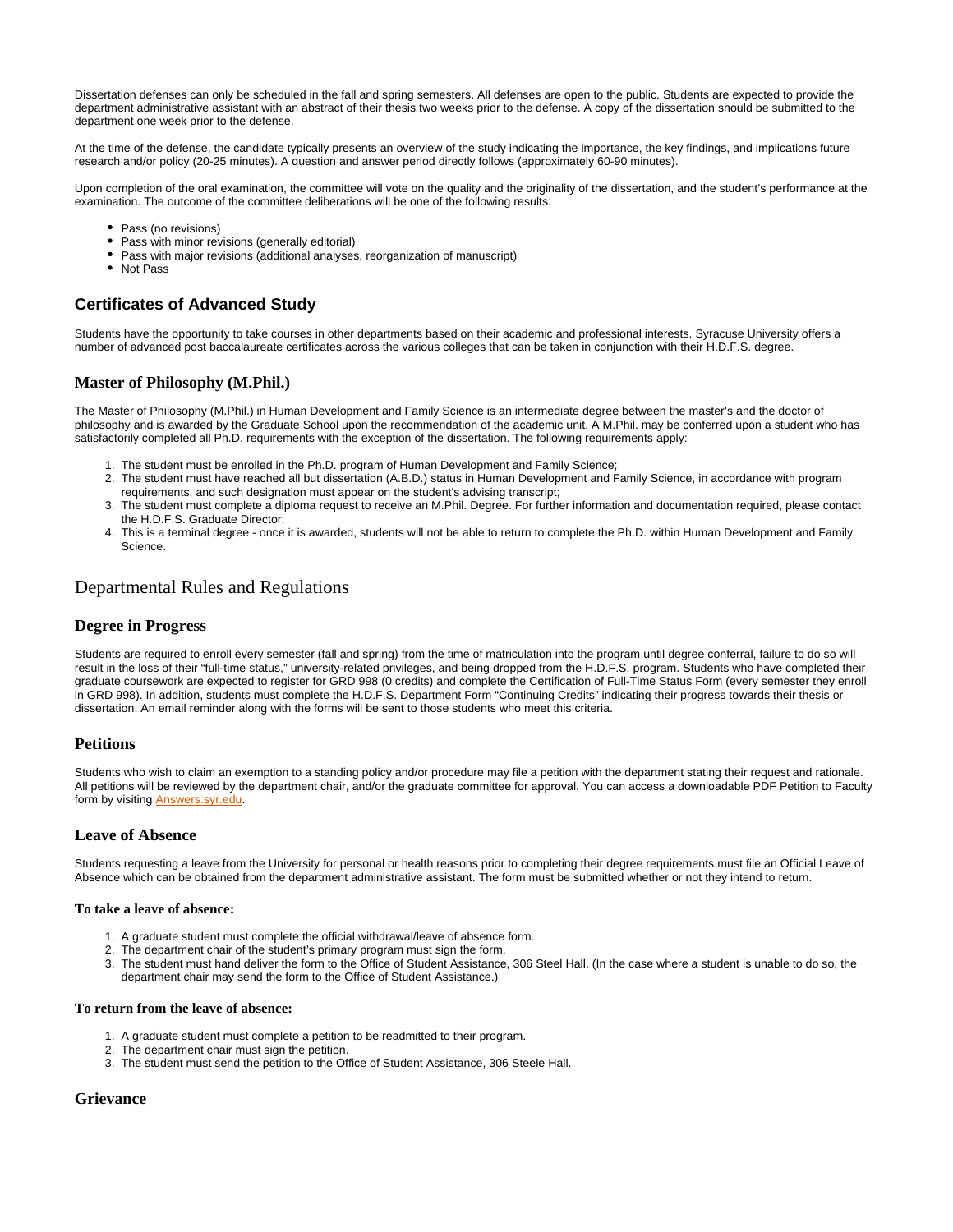If a student believes s/he has been treated unfairly or inappropriately by the faculty, s/he should state this in writing to the department Chair or Director and request to meet with the faculty. For more information on Grievance Procedures Policy visit [Falk College Academic Grievances website](https://falk.syr.edu/students/student-rights-academic-integrity-grievance-policies/) and Syracuse [University Policies website](http://supolicies.syr.edu/studs/grievance.htm).

# <span id="page-12-0"></span>Assistantships, Fellowships and Awards

### <span id="page-12-1"></span>**Graduate Assistantships**

A limited number of graduate assistantships are available for new and continuing students. New students requesting an assistantship should indicate their request on the graduate school application for admission, and do not need to file a separate application for an assistantship.

Two types of graduate assistantships are available:

- Teaching Assistantships (TA). TAs are assigned to a faculty supervisor and assist the faculty member with their classes.
- Research Assistantships (RA). RAs are awarded by individual professors based on their available research funding. The positions may be full or part-time.

Students may be awarded full-time or part-time assistantships. Students receiving a full-time assistantship work 20 hours per week, and receive a stipend and tuition scholarships of 24 (9/9/6) credits every year (fall, spring, summer). Students receiving a full-time assistantship cannot be employed elsewhere. Students who receive a part- time assistantship work 10 hours per week and receive a reduced stipend. They also receive 12 (6/6) tuition scholarships credits every year (fall, spring).

All teaching assistants (T.A.s.) are required to participate in the All-University T.A. Orientation Program, information can be found by visiting the Graduate School website and viewing the [All-University T.A. Orientation Program web page.](http://graduateschool.syr.edu/programs/ta-program/all-university-ta-orientation-program/) The orientation is held two weeks prior to the start of the fall semester. Students will be informed by email from the Graduate School regarding dates and times they are required to attend orientation. In addition to teaching and research assistantships, the department has scholarship credits available to cover tuition credits (number of tuition credits awarded may vary).

# <span id="page-12-2"></span>**University Fellowship**

The department may nominate graduate students with exceptional credentials for the University Fellowship. The awardee may receive a one-year, twoyear or a three-year fellowship, which will include a stipend and tuition credits.

# <span id="page-12-3"></span>**Dean Edith Smith Endowed Dissertation Grant**

The Dean Edith Smith Dissertation Grant has been established to provide financial support to facilitate the scholarship of doctoral students in the Department of Human Development and Family Science. The grant is designed to increase the flow of talented graduate students into academic careers and support H.D.F.S. students who show potential for excellence.

### <span id="page-12-4"></span>**Graduate Travel Awards**

Funds for travel and other related expenses are available for students presenting their work at national conferences from the Graduate Student Organization (G.S.O.), for more information and guidelines visit the [G.S.O. travel grant web page](http://gradorg.syr.edu/travel-grant/). A copy of any documentation and required forms submitted to the G.S.O. should be provided to the H.D.F.S. Department. The H.D.F.S. department may also have travel funds available for graduate students presenting their work at national conferences. For more information contact the department administrative assistant.

### <span id="page-12-5"></span>**Financial Assistance**

Please visit the **[Syracuse University Financial Aid website](http://financialaid.syr.edu/)**. Financial Aid is located in 200 Bowne Hall, Syracuse, NY 13244 (315) 443-1513.

# <span id="page-12-6"></span>Professional Development

The opportunity to participate in various professional development programs is available to graduate students to enrich their educational experience at Syracuse University. Become familiar with the various educational programs available by visiting the [Graduate School website.](http://graduateschool.syr.edu/programs/) All doctoral students who have been G.T.A.'s. for at least a semester are eligible to participate in the program. Participating in the Future Professoriate Program (F.P.P.) prepares students to teach at the collegiate level as well as prepare for a career in academia, more information can be found at the **Future Professoriate Program** [web page.](http://graduateschool.syr.edu/programs/future-professoriate-program/)

# <span id="page-12-7"></span>**Future Professoriate Program (F.P.P.)**

Students participating in the Future Professoriate Program are required to produce a portfolio at the end of their FPP experience that addresses the areas of research, teaching, and service. Participating in the Future Professoriate Program allows students to become eligible to independently teach classes as an instructor. Independent teaching by a graduate student participating in the Future Professoriate Program is done in close supervision of a faculty mentor (usually the student's advisor) who will provide feedback and support. If students are interested in participating in the Future Professoriate Program, they should contact the department administrative assistant. The University also requires that F.P.P. participants to attend additional seminars/events related to teaching research, and service. Information concerning federal grants available to doctoral candidates can be obtained through the Office of Sponsored Programs, 211 Lyman Hall, more information can be found at the [Office of Sponsored Programs website](http://sponsoredprograms.syr.edu/).

# <span id="page-12-8"></span>**Independent Mentored Teaching**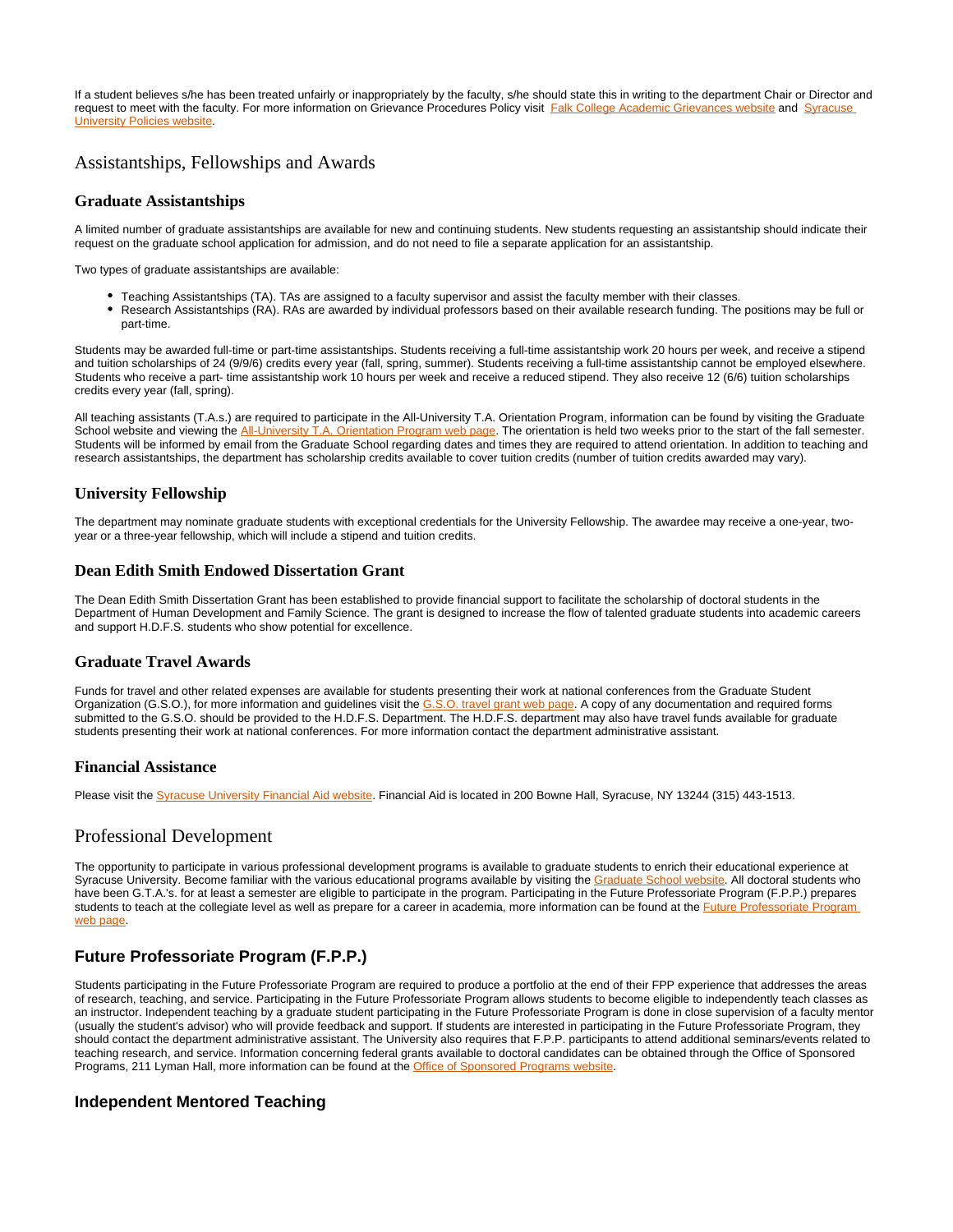Doctoral students are eligible for independent teaching opportunities within HDFS. The Department Chair, in discussion with the FPP Primary Faculty Liaison (PFL) and the graduate director, will make the course assignment based upon the availability of the courses for eligible students to teach. Priority will be given to students who have completed the FPP program, as an independent mentored teaching experience is required for FPP certification. All graduate students who are teaching independently will be assigned a Faculty Teaching Mentor. The Department Chair, in discussion with PFL and/or the graduate director, will coordinate the assignment of the faculty teaching mentor and the mentoring process. The goal of this partnership is to provide guidance to students as they create course materials as well as on-going support across the semester as they instruct. The expectations for the participantmentor relationship include:

- Faculty may **share course syllabi** with the mentee to help with syllabus construction, but the preparation of lectures, course materials, class activities and assignments, exams, and grading rubrics are the responsibility of the mentee. We encourage students to join FPP early in their graduate career, as many of these topics are covered in the FPP workshops.
- The faculty and mentee will **meet at least once before the course begins** to review the syllabus and discuss additional matters related to course preparation. This consultation should also include a review of University policies including student confidentiality and FERPA, sexual harassment, Nonattendance, religious observances, Office of Disability Services, and academic integrity. Departmental recommendations regarding class cancellations, successful learning environments, and other instructional issues should also be discussed.
- The faculty and mentee will **meet once a month to discuss the course**. The monthly check-in meetings will be arranged by the faculty in consultation with the mentee. The mentee is encouraged to share written reflections on their teaching and/or course materials (e.g., handouts, exams, assignments) for discussion with their Faculty Teaching Mentor during these meetings. These meetings may also be used to address course challenges, but the mentee may request additional consultations with the Faculty Teaching Mentor as questions or issues arise across the semester.
- The faculty will **observe the mentee in the classroom once** during the semester. The mentee will share possible dates with the faculty mentor and the faculty mentor will confirm the observation date. The faculty can use the Instructional Observation Form provided by FPP ([see pages 11](https://answers.syr.edu/pages/viewpage.action?pageId=94046639&preview=/94046639/94046649/FPP-participant-handbook.pdf) of the FPP handbook) or provide their own written comments on the observation. This documentation can be incorporated into the mentee's teaching portfolio. Note that the Department Chair will also be conducting an independent teaching observation during the semester.

# <span id="page-13-0"></span>**Computer Resources**

Among the first things you will want to do when you arrive at Syracuse University is get your personal computer and other devices up and running on the University's high-speed wireless (AirOrangeX) and wired (Ethernet) networks. Information about preparing your computer and connecting it to the Syracuse University network can be found on the [Syracuse University Information Technology Services \(I.T.S.\) website](http://its.syr.edu/). The site also includes a handy checklist of computing things you should do before you get here, and information about computer requirements and purchasing recommendations, managing your NetID and password, public computer labs, campus online services and resources, and more.

If you need help with your computer or University online services

You can get assistance from I.T.S. in several ways:

- Email [help@syr.edu](mailto:help@syr.edu)
- Call (315) 443-2677
- Visit the I.T.S. Service Center
- Search [Answers.syr.edu](http://Answers.syr.edu)

### <span id="page-13-1"></span>**Library**

The mission of the Syracuse University Library is to assist the educational and research efforts of faculty, students, and staff of Syracuse University by acquiring, organizing, providing access to, preserving and providing assistance in using the materials they require for scholarship and research. The Library offers its collections and services to users in an environment that actively supports learning, teaching, and research.

The Library also serves as a major academic resource in the region, state, and nation. Within its available resources, and through cooperative resource sharing agreements, the Library has a responsibility to make available selected materials needed by the external scholarly, professional, and business communities.

Students in the Department of Human Development and Family Science may use any of the libraries located on the Syracuse University campus as well as the Environmental Science and Forestry (E.S.F.) library. A valid Syracuse University Identification (S.U.I.D.) card is needed to gain access to the library and to check out books from the circulation desk. H.D.F.S. students may find that they will predominantly use the E.S. Bird Library on Waverly Avenue and the Science and Technology Library located in Carnegie Hall on the main academic quad.

The Human Development and Family Science Department works closely with librarian, Anita Kuiken who assists in developing library resources for the Department. She can assist both students and faculty in need of specific research materials. Ms. Kuiken can be reached at 315-443-9766 or [akuiken@syr.](mailto:akuiken@syr.edu) [edu.](mailto:akuiken@syr.edu)

[Visit the Syracuse University Libraries website](https://library.syr.edu/) for more information about available library resources.

### <span id="page-13-2"></span>**Graduate Student Organization**

Students in the Department of Human Development and Family Science are eligible to participate in the university Graduate Student Organization. The Graduate Student Organization (G.S.O.) is open to all graduate students at Syracuse University. Students are automatically billed for G.S.O. membership as part of their mandatory fees. The G.S.O. office is located in Room 303 Lyman Hall or visit the [G.S.O. website](http://gradorg.syr.edu/) for more information.

# <span id="page-13-3"></span>H.D.F.S. Faculty and Professional Staff

The list of H.D.F.S. faculty members and professional staff, a brief description of their academic backgrounds, research interests, and contact information are presented below. Further information about their academic careers is available on the departmental website.